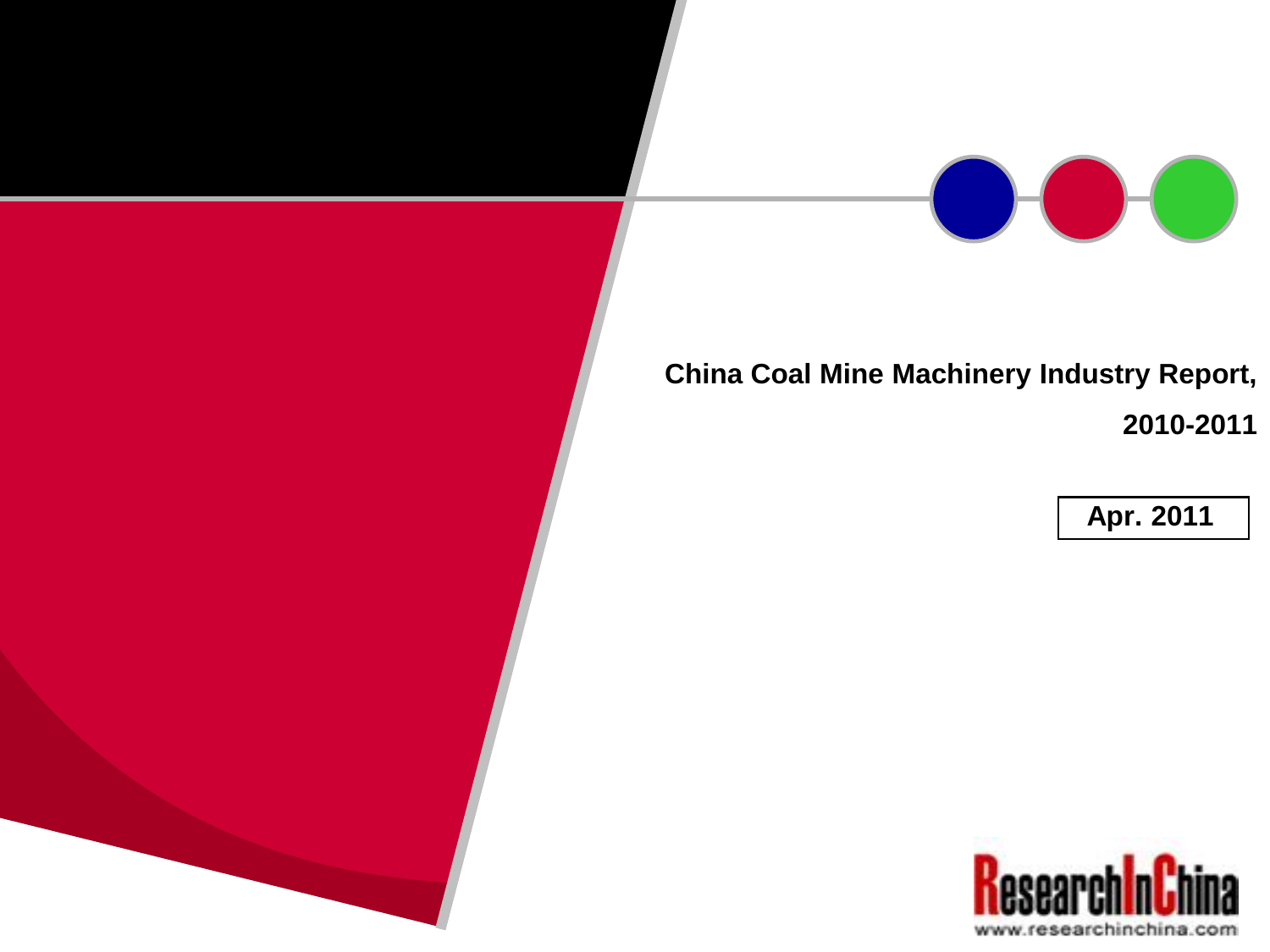The Vertical Portal for China Business Intelligence

## *This report*

- **Analyzes the status quo, market demand and competition pattern of coal mine machinery industry in China.**
- **Focuses on the market segments of coal mine machinery industry ,such as hydraulic support , scraper conveyor and roadheader .**
- **Highlights the operation and development of key enterprises in coal mine machinery industry in China.**

### **Related Products**

China Excavator Industry Report, 2010-2011

China Inverter Air Conditioner Industry Outlook Report, 2010-2015

China High-voltage Inverter Industry Report, 2009- 2010

Global and China Marine Diesel Engine Industry Report, 2010

Global and China Micro Motor Industry Report, 2010

China Bulldozer Industry Report, 2010

Please visit our website to order this report and find more information about other titles at **www.researchinchina.com**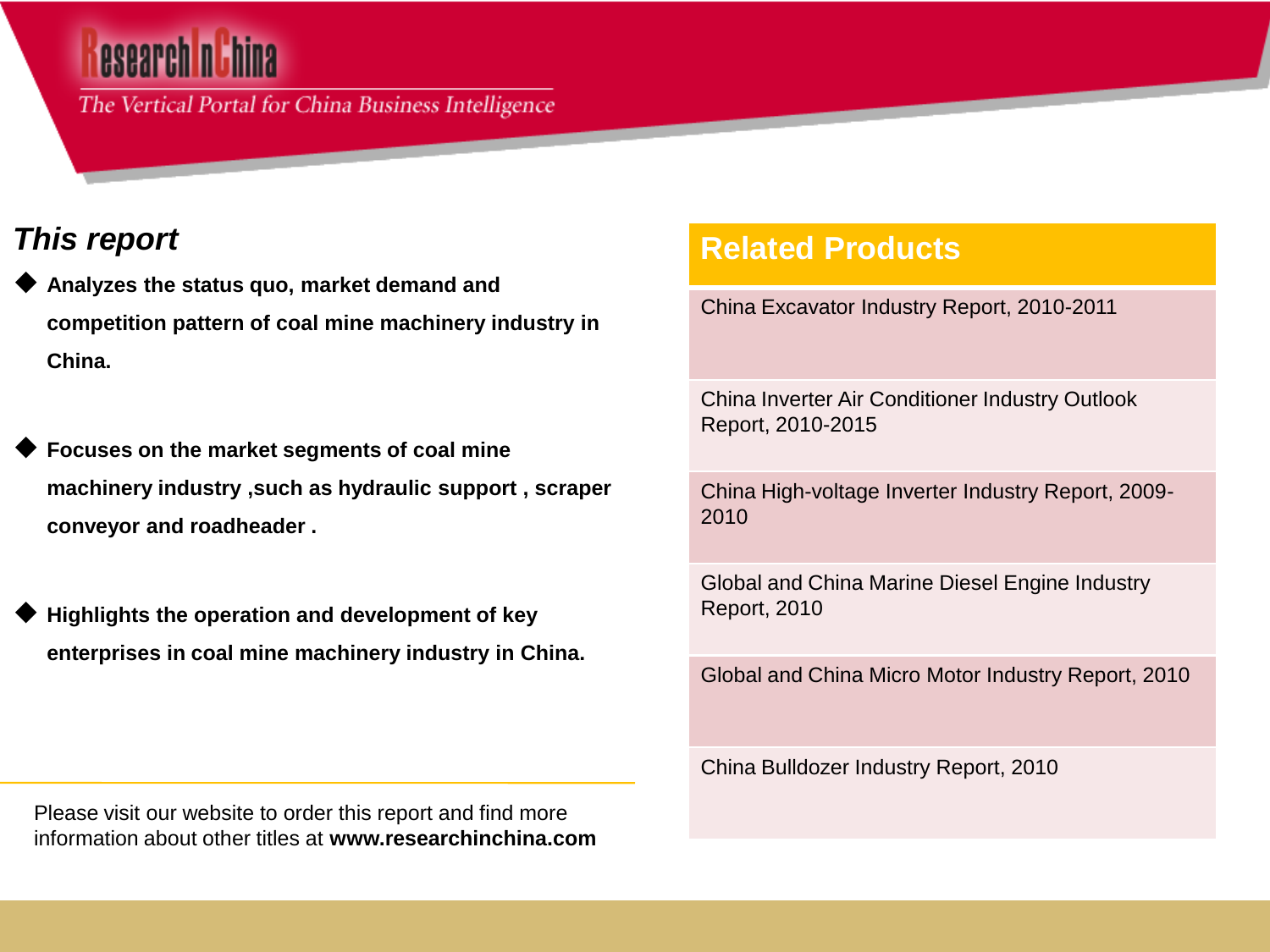The Vertical Portal for China Business Intelligence

## **Abstract**

The coal mine machinery involved in this report refers to hydraulic support, coal winning machine, scraper conveyor, and roadheader. Against the booming demand and output of coal in China, Chinese coal mine machinery industry has progressed rapidly in recent years. In H1 2010, Chinese coal mine machinery enterprises produced 18,920 hydraulic supports, up 35.12% YoY; 176 coal winning machines, up 2.3% YoY; 221 roadheaders, down 11.6% YoY; and 671 scraper conveyors, up 25% YoY.



#### **Output Value and Growth Rate of Fully Mechanized Coal Mining**

Source: CMIA, ResearchInChina

Along with the ever increasing coal output and the rising level of coal winning equipment in China, the demand for coal mine machinery will maintain the relatively high growth rate in the following years. Promisingly in 2015, the output value of coal machinery industry will reach RMB149.9 billion, with the CAGR of 22.8%.

Besides the analysis on status quo and market demand of coal mine machinery industry, this report probes deeply into the market competition pattern, segment market competition, and key enterprises.

In regard to competition pattern, Chinese coal mine machinery industry characterizes comparatively low market concentration ratio. In 2009, the market share of Top 10 coal mine machinery enterprises by sales turned out to be 27.9%; hereinto, Zhengzhou Coal Mining Machinery (Group) Co., Ltd enjoyed the lion's share of 7.1%.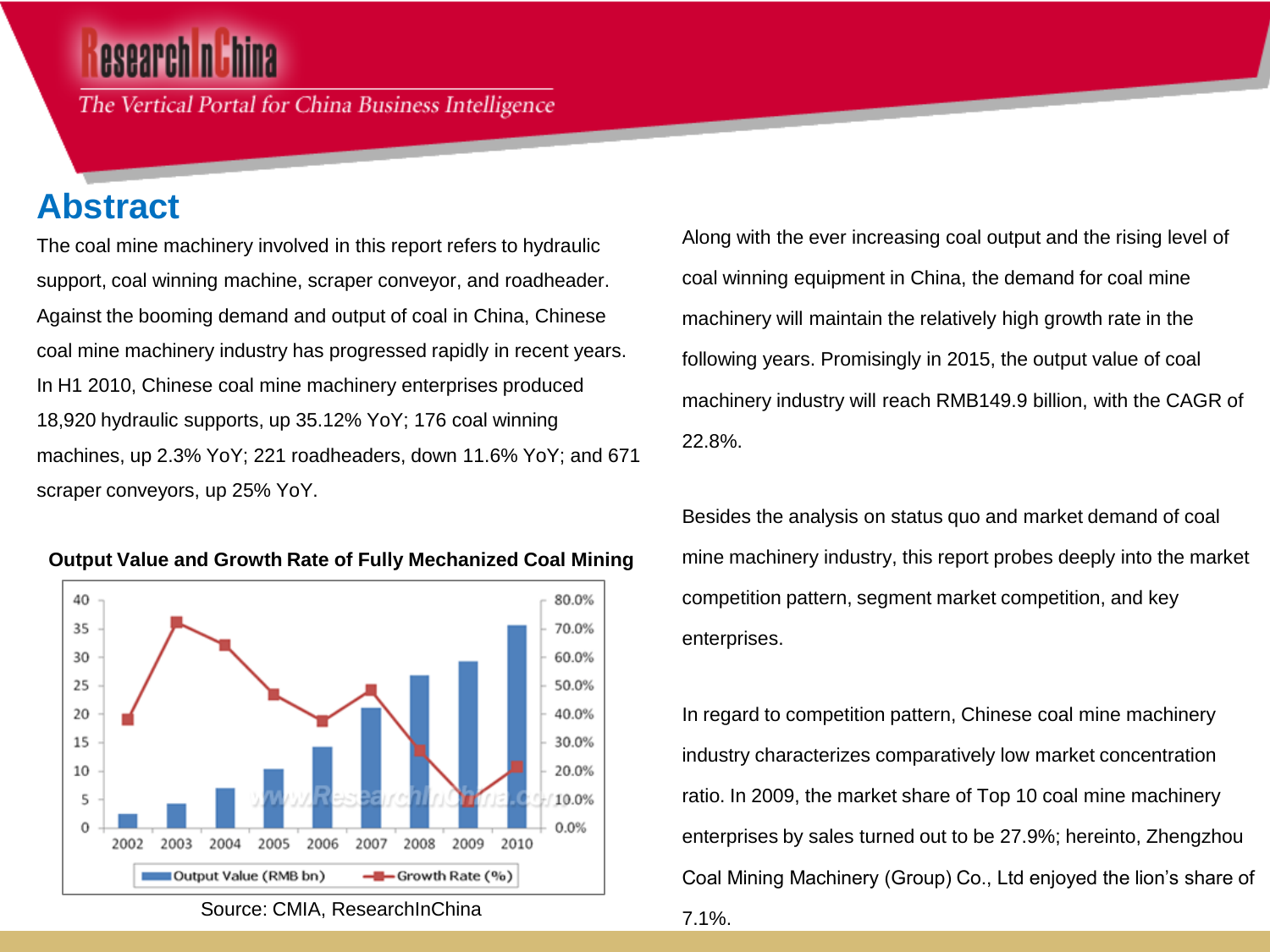The Vertical Portal for China Business Intelligence

From the perspective of product segments, hydraulic support composes the value core of fully mechanized coal mining equipment and is also the segmented sector that features the most fierce market competition. Zhengzhou Coal Mining Machinery (Group) Co., Ltd, the leading enterprise in hydraulic support industry all along, possesses the steady market share of 25% or so, and it manufactured 13,444 hydraulic supports in 2010.

As for the field of coal winning machine, in 2009, Jixi Coal Mining Machinery Co., Ltd. and Taiyuan Mining Machinery Group Co., Ltd seized the respective market share of over 20%; together with such coal mine machinery enterprises as Wuxi Shengda Machinery Manufacturing Co., Ltd., Xi'an Coal Mining Machinery Co., Ltd., and Shanghai Chuangli Machinery Manufacturing Co., Ltd., they took the total share of 88% of the coal winning machine market.

As the leading company in scraper conveyor field, China Coal Zhangjiakou Coal Mining Machinery Co., Ltd. under ChinaCoal Group acquired the sales of RMB1.89 billion in 2009, accounting for 23% market share, followed by Ningxia Tiandi Benniu, Shandong Mining Machinery Group, Shanxi Coal Mine Machinery, etc.

Roadheader industry features comparatively high market concentration ratio. SANYHE International Holdings ranks the first with the market share of 32%, followed by JCMMC.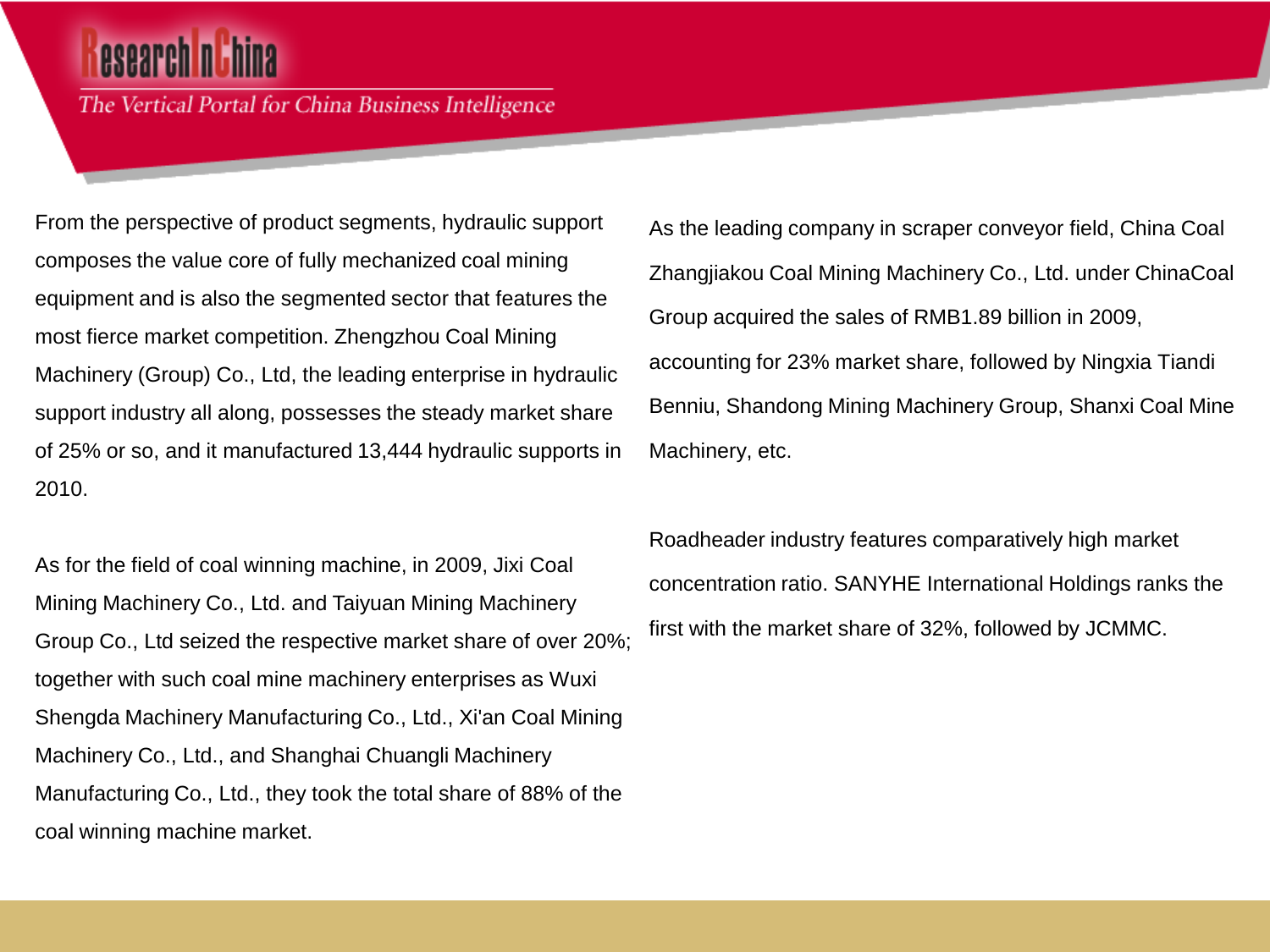# esearch nu hina

### The Vertical Portal for China Business Intelligence

# *Table of contents*

**4 Market Segments** 4.1 Hydraulic Support Market 4.1.1 Status Quo 4.1.2 Competition Pattern 4.2 Competition Pattern of Coal Winning Machine Market 4.3 Competition Pattern of Scraper Conveyor Market 4.4 Competition Pattern of Roadheader Market **5 Domestic Companies**  5.1.1 Profile 5.1.2 Operation 5.1.3 Development Strategy 5.2 Sany International Development Limited 5.2.1 Profile 5.2.2 Operation 5.2.3 R&D 5.2.4 Development Strategy 5.3 Tiandi Science & Technology Co., Ltd. 5.3.1 Profile 5.3.2 Operation 5.3.3 Ningxia Tiandi Benniu Industry Group Co., Ltd. 5.4 International Mining Machinery Holdings Limited (IMM) 5.4.1 Profile **1 Overview of Coal Mine Machinery Industry**  1.1 Definition of Industrial Research Scope 1.1.1 Definition of Coal Mine Machinery Industry 1.1.2 Classification of Coal Mine Machinery 1.2 Industry Chain 1.2.2 Downstream **2 Policy Environment**  2.1 Industrial Management System 2.2 Industry Policies & Regulations **3 Market Analysis**  3.1 Market Capacity 3.2.1 Equipment Demand of Newly-added Coal Capacity during the 12th Five-Year Plan 3.2.2 Equipment Renewal Related Demand 3.2.3 Demand Based on Mechanization Rate 3.3.1 Relatively Low Industrial Concentration

- 3.3.2 Single Product has Shaped Several Superior **Enterprises**
- 3.3.3 Development Trend

**Products** 

1.2.1 Upstream

3.2 Demand

Period

3.2.4 Summary 3.3 Competition

Promotion

- 5.4.2 Operation
- 5.4.3 Jiamusi Coal Mining Machinery Co., Ltd (JCMMC)
- 5.4.4 Jixi Coal Mining Machinery Co., Ltd.
- 5.4.5 Huainan Changbi Mining Machinery Co., Ltd

5.1 Zhengzhou Coal Mining Machinery (Group) Co., Ltd 5.7 Sichuan Sunkun Equipment Co., Ltd. (Sunkun) 5.4.6 Zhengzhou Siwei Mechanical & Electrical Equipment Manufacturing Co., Ltd 5.5 China National Coal Mining Equipment Co., Ltd 5.5.1 Profile 5.5.2 Operation 5.5.3 Projects under Construction 5.5.4 China Coal Zhangjiakou Coal Mining Machinery Co., Ltd. 5.5.5 China Coal Beijing Coal Mining Machinery Co., Ltd. 5.6 Pingdingshan Coal Mine Machinery Co., Ltd. 5.8 Shandong Tiansheng Mine Equipment Co., Ltd 5.9 Shandong Mining Machinery Group 5.10 Shanxi Pingyang Industry Machinery Co., Ltd. 5.11 Linzhou Heavy Machinery Group Co., Ltd. 5.12 Chongqing Dajiang Xinda Vehicle Company Limited 5.13 Shanxi Coal Mine Machinery Manufacturing Co., Ltd. 5.14 Xi'an Coal Mining Machinery Co., Ltd. 5.15 Yankuang Group Continent Machinery Co., Ltd. 5.16 Shanxi Xinzhou General Machinery Co., Ltd. 5.17 Taiyuan Mining Machinery Group Co., Ltd 5.18 Wuxi Shengda Machinery Manufacturing Co., Ltd. 5.19 Jiaozuo Shenhua Heavy Machinery Manufacturing Co., Ltd 5.20 Anhui Sunward Mining Equipment Co., Ltd. 5.21 Jilin Jiaohe Coal Machine Manufacturing

Co., Ltd.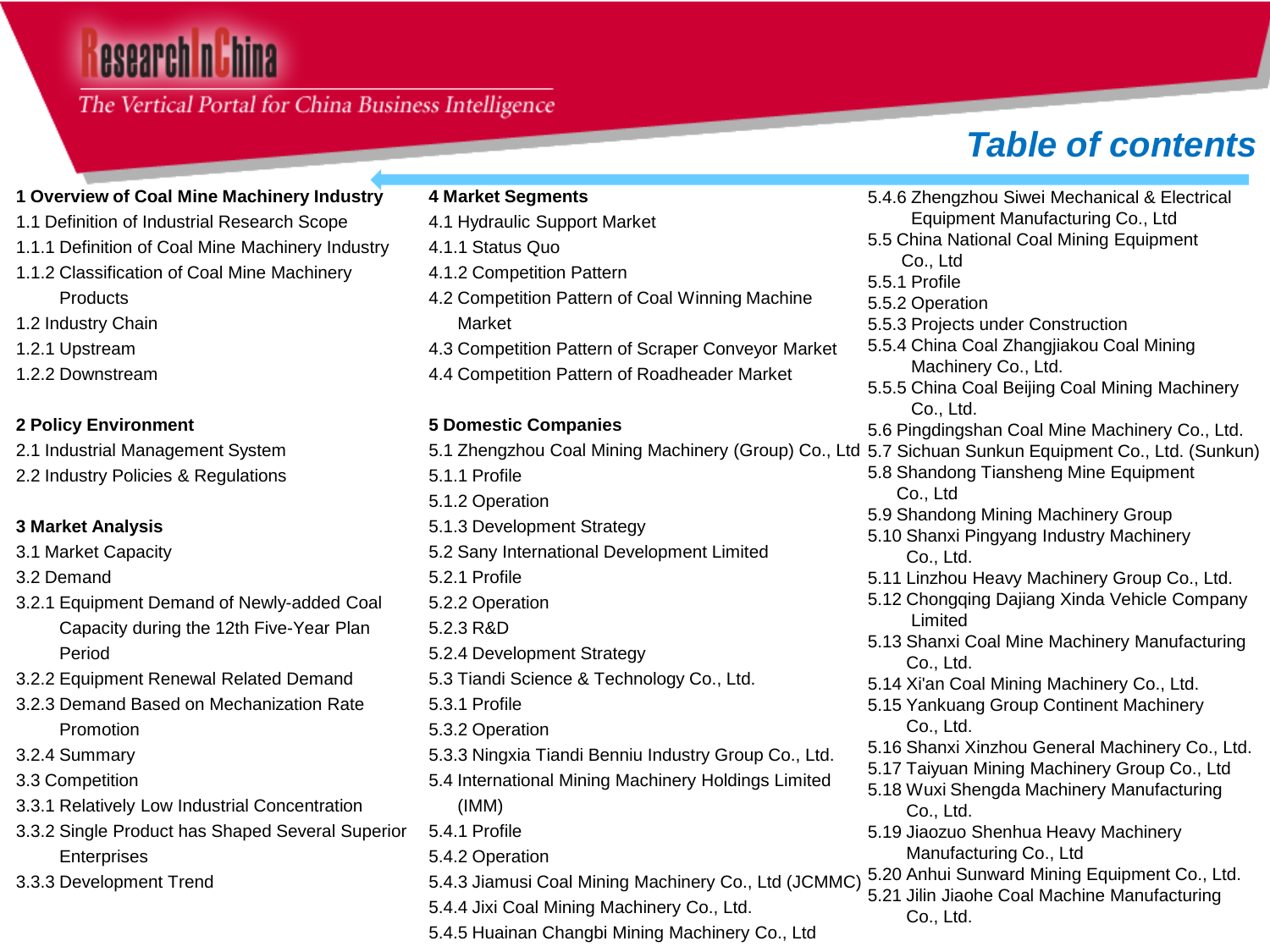# esearch nuhina

The Vertical Portal for China Business Intelligence

# *Selected Charts*

- Classification of Coal Mine Machinery in China
- Profile of Fully Mechanized Mining Equipment
- Steel Output in China, 2001-2010
- Price Index of Steel in China, 2007-2011
- Coal Output and Consumption in China, 2001-2010
- Relevant Policy of Coal Mine Machinery Industry in China, 2005-2011
- Output Value and Growth Rate of Fully Mechanized Coal Mining Equipment in China, 2002-2010
- Raw Coal Output and Growth Rate in China, 2007-2010
- Fixed Assets Investment and Growth Rate of Chinese Coal Industry, 2003-2010
- Comparison of Three Coal Mining Methods in China
- Coal Mechanization Rate in China, 2001-2015E
- Coal Equipment Investment and Output Value of Fully Mechanized Mining Equipment in China, 2010-2015E
- Sales and Market Share of Top 10 Coal Mine Machinery Enterprises in China, 2009
- Complete-set Development Mode of Coal Mine Machinery Enterprises in China
- Output Value Proportion of Coal Machinery in China, 2009
- Total Output Value of Hydraulic Support Industry in China, 2005-2012E
- Output of Major Hydraulic Support Manufacturers in China, 2004-2009
- Market Share of Top 10 Hydraulic Support Enterprises in China, 2009
- Market Share of Top 5 Coal Winning Machine Enterprises in China, 2009
- Sales Volume of Coal Winning Machine Manufacturers in China, 2004-2008
- Market Share of Top 10 Scraper Conveyor Enterprises in China, 2009
- Sales Volume of Scraper Conveyor Enterprises in China, 2004-2008
- Sales Volume of Roadheader Manufacturers in China, 2004-2008
- Market Share of Roadheader in China, 2009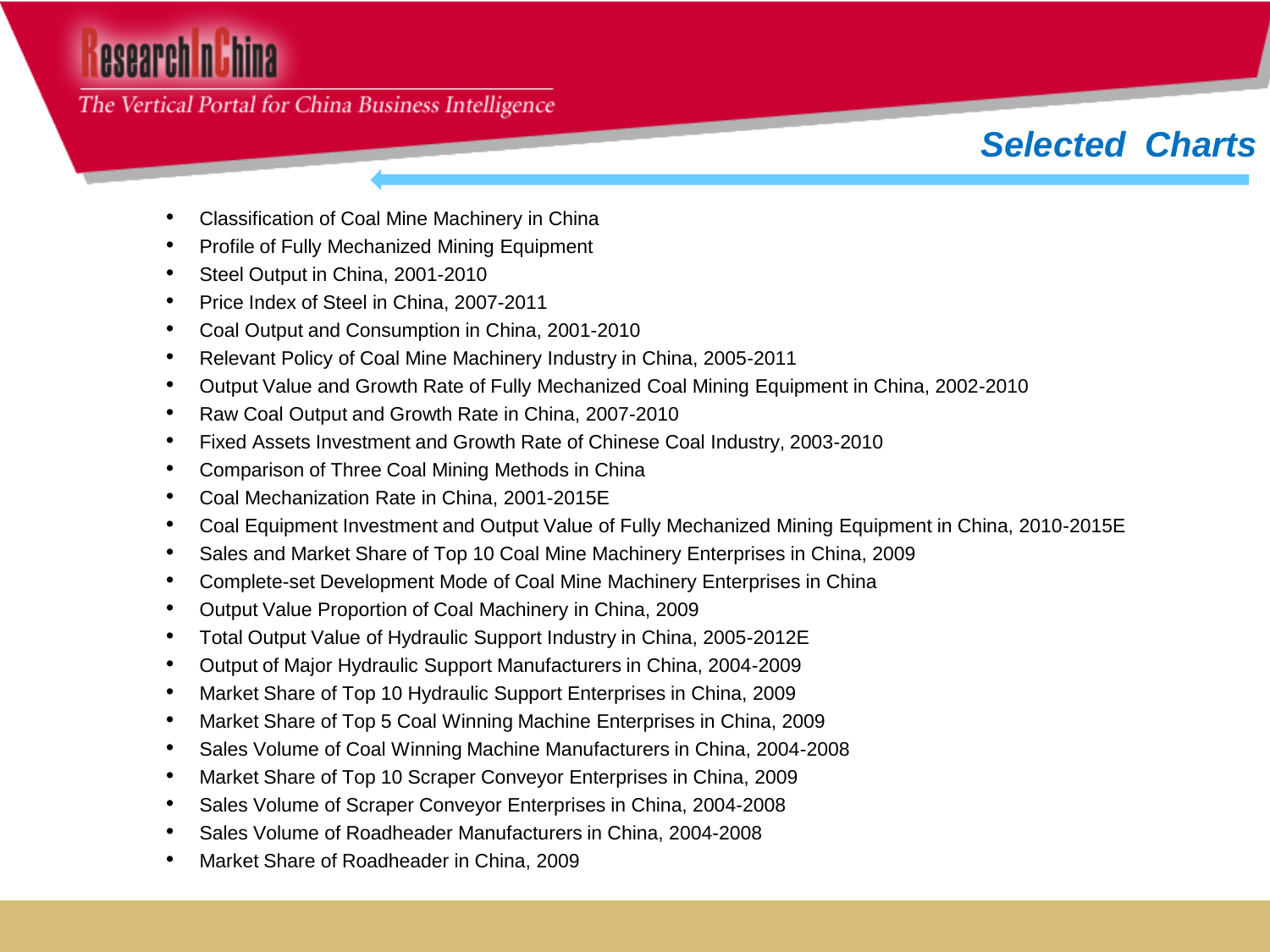# esearch n**ithina**

The Vertical Portal for China Business Intelligence

# *Selected Charts*

- Operating Income and Net Income of Zhengzhou Coal Mining Machinery (Group) Co., Ltd, 2007-2010
- Integrated Gross Margin of Zhengzhou Coal Mining Machinery (Group) Co., Ltd, 2007-2010
- Revenue of Zhengzhou Coal Mining Machinery (Group) Co., Ltd by Product, 2008-2010
- Capacity of Zhengzhou Coal Mining Machinery (Group) Co., Ltd after Designed Capacity Accomplishment of Projects with Raised Funds, 2012
- Operating Income of Zhengzhou Coal Mining Machinery (Group) Co., Ltd (by Region), 2010
- Operating Income and Net Income of Sany International Development Limited, 2008-2010
- Operating Income of Sany International Development Limited by Sector, 2009-2010
- Revenue from Combined Coal Mining Unit Business of Sany International Development Limited, 2009-2014E
- Operating Income and Net Income of Tiandi Science & Technology Co., Ltd., 2007-2010
- Advance Receipts of Tiandi Science & Technology Co., Ltd., 2007-2010
- Revenue Breakdown of Tiandi Science & Technology Co., Ltd. (by Sector), 2007-2010
- Coal Mine Machinery Revenue and Growth Rate of Tiandi Science & Technology Co., Ltd., 2007-2010
- IMM Operating Income and Profit, 2008-2010
- IMM Revenue by Product, 2008-2010
- JCMMC Revenue, 2008-2010
- Revenue of Jixi Coal Mining Machinery Co., Ltd., 2008-2010
- Coal Mine Equipment Revenue and Profit of ChinaCoal, 2008-2010
- Market Share of ChinaCoal Machinery & Equipment (by Product), 2009-2010
- Revenue of Pingdingshan Coal Mine Machinery Co., Ltd., 2007-2009
- Market Share of Shandong Tiansheng Mine Equipment Co., Ltd, 2006-2009
- Operating Income and Net Income of Shandong Mining Machinery Group, 2008-2010
- Revenue of Shandong Mining Machinery Group by Product, 2008-2010
- Projects with Raised Funds of Shandong Mining Machinery Group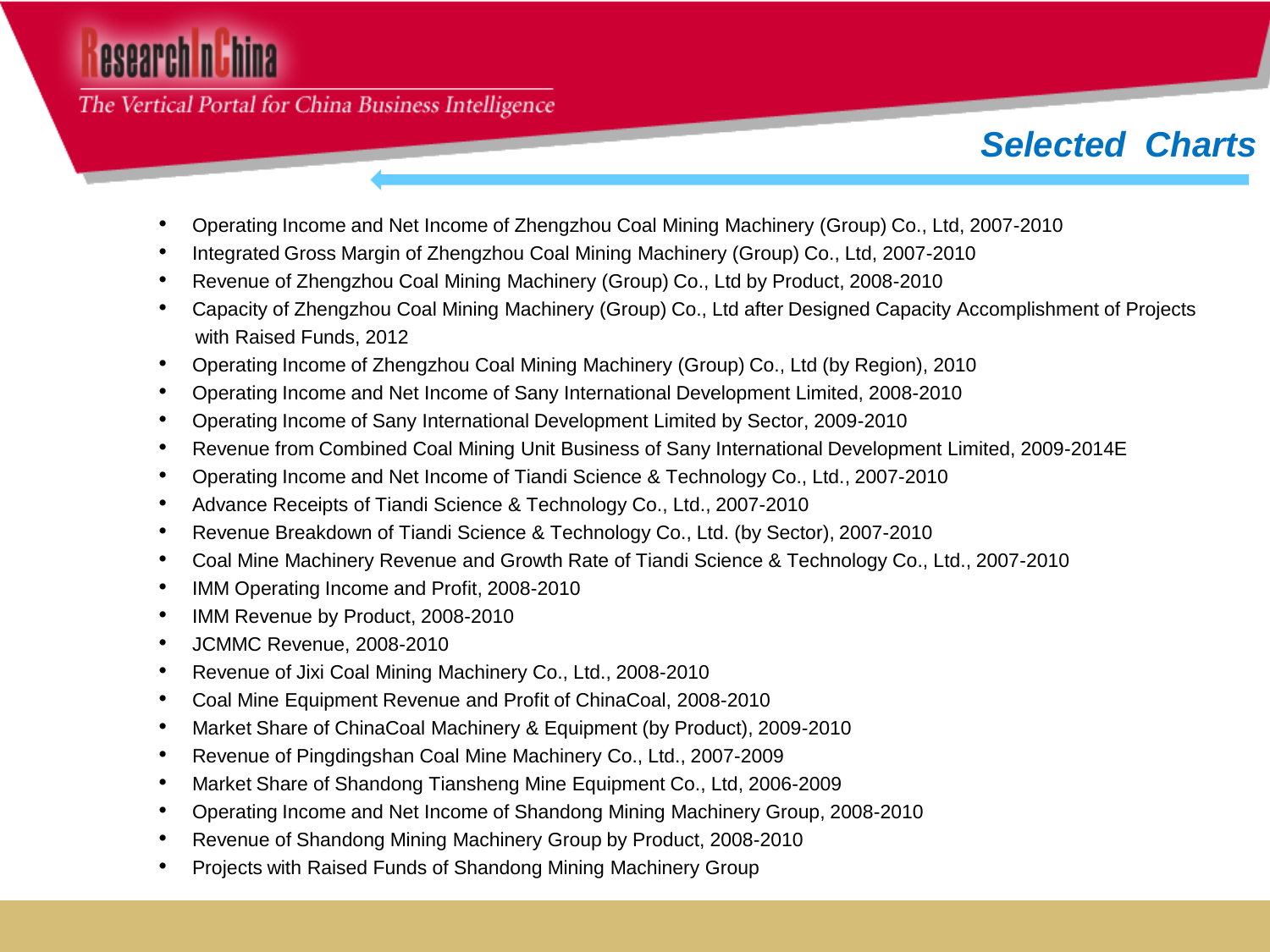# esearch nuhina

The Vertical Portal for China Business Intelligence

## *Selected Charts*

- Operating Income and Net Income of Linzhou Heavy Machinery Group Co., Ltd., 2008-2010
- Revenue of Linzhou Heavy Machinery Group Co., Ltd. by Product, 2007-2010
- Gross Margin of Linzhou Heavy Machinery Group Co., Ltd. by Product, 2008-2010
- Sales Volume of Linzhou Heavy Machinery Group Co., Ltd. by Product, 2007-2010
- Projects with Raised Funds of Linzhou Heavy Machinery Group Co., Ltd., 2010
- Newly-added Support Capacity of Linzhou Heavy Machinery Group Co., Ltd.